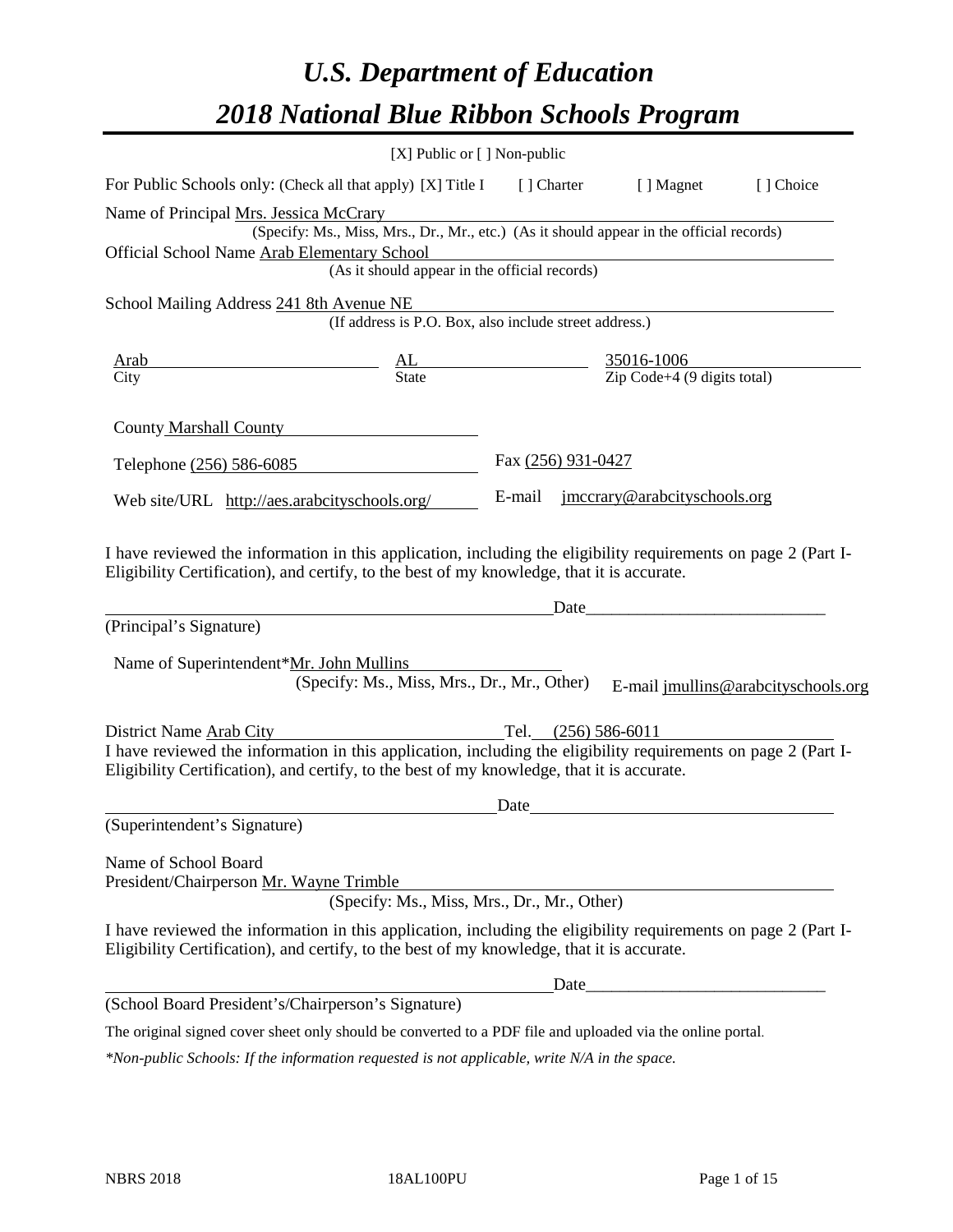The signatures on the first page of this application (cover page) certify that each of the statements below, concerning the school's eligibility and compliance with U.S. Department of Education and National Blue Ribbon Schools requirements, are true and correct.

- 1. The school configuration includes one or more of grades K-12. (Schools on the same campus with one principal, even a K-12 school, must apply as an entire school.)
- 2. All nominated public schools must meet the state's performance targets in reading (or English language arts) and mathematics and other academic indicators (i.e., attendance rate and graduation rate), for the all students group and all subgroups, including having participation rates of at least 95 percent using the most recent accountability results available for nomination.
- 3. To meet final eligibility, all nominated public schools must be certified by states prior to September 2018 in order to meet all eligibility requirements. Any status appeals must be resolved at least two weeks before the awards ceremony for the school to receive the award.
- 4. If the school includes grades 7 or higher, the school must have foreign language as a part of its curriculum.
- 5. The school has been in existence for five full years, that is, from at least September 2012 and each tested grade must have been part of the school for the past three years.
- 6. The nominated school has not received the National Blue Ribbon Schools award in the past five years: 2013, 2014, 2015, 2016, or 2017.
- 7. The nominated school has no history of testing irregularities, nor have charges of irregularities been brought against the school at the time of nomination. The U.S. Department of Education reserves the right to disqualify a school's application and/or rescind a school's award if irregularities are later discovered and proven by the state.
- 8. The nominated school has not been identified by the state as "persistently dangerous" within the last two years.
- 9. The nominated school or district is not refusing Office of Civil Rights (OCR) access to information necessary to investigate a civil rights complaint or to conduct a district-wide compliance review.
- 10. The OCR has not issued a violation letter of findings to the school district concluding that the nominated school or the district as a whole has violated one or more of the civil rights statutes. A violation letter of findings will not be considered outstanding if OCR has accepted a corrective action plan from the district to remedy the violation.
- 11. The U.S. Department of Justice does not have a pending suit alleging that the nominated school or the school district as a whole has violated one or more of the civil rights statutes or the Constitution's equal protection clause.
- 12. There are no findings of violations of the Individuals with Disabilities Education Act in a U.S. Department of Education monitoring report that apply to the school or school district in question; or if there are such findings, the state or district has corrected, or agreed to correct, the findings.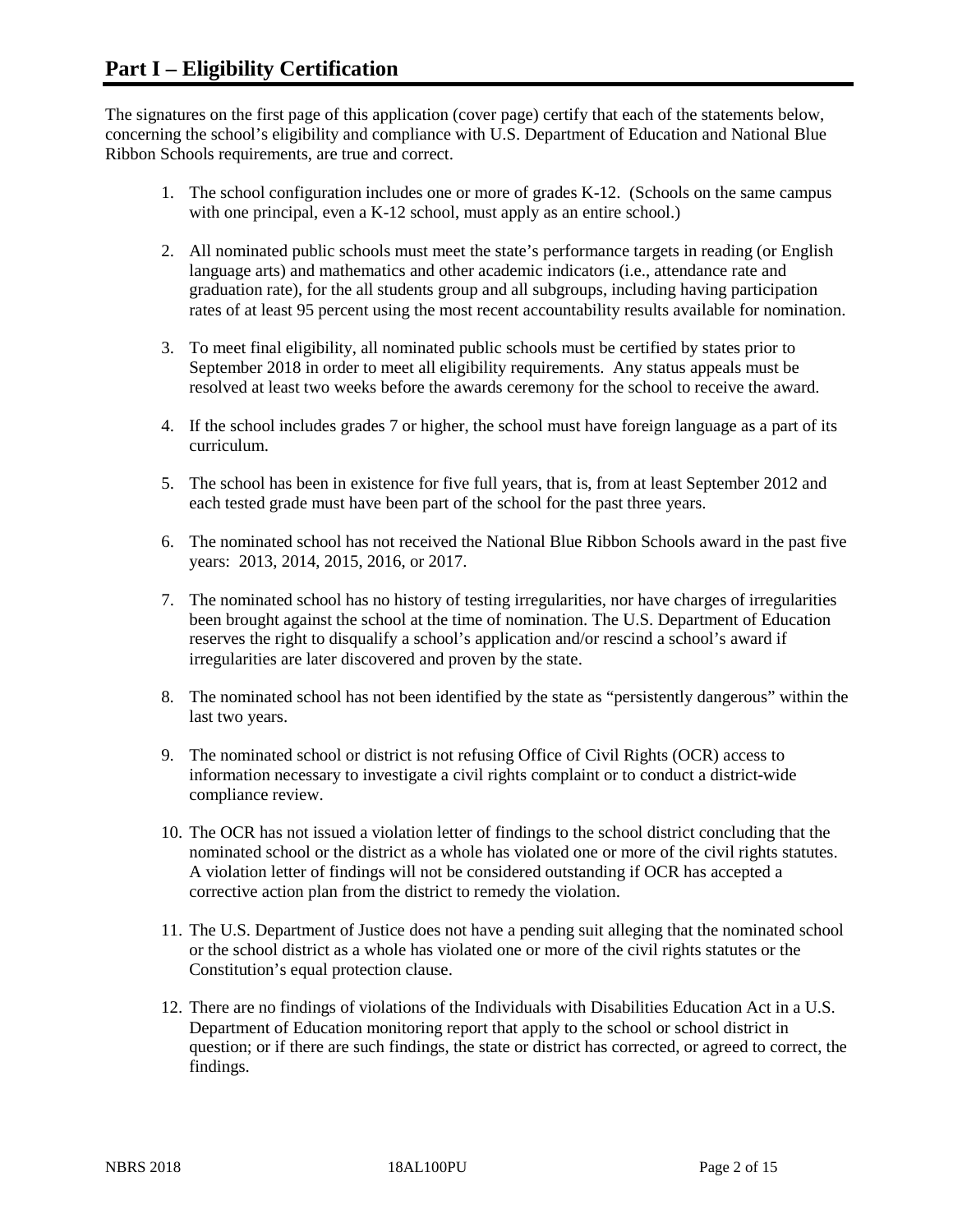#### **Data should be provided for the most recent school year (2017-2018) unless otherwise stated.**

### **DISTRICT**

1. Number of schools in the district  $\frac{2}{2}$  Elementary schools (includes K-8) (per district designation): 1 Middle/Junior high schools 1 High schools 0 K-12 schools

4 TOTAL

**SCHOOL** (To be completed by all schools)

2. Category that best describes the area where the school is located:

[] Urban or large central city

[ ] Suburban

[X] Rural or small city/town

3. Number of students as of October 1, 2017 enrolled at each grade level or its equivalent in applying school:

| Grade                           | # of         | # of Females | <b>Grade Total</b> |
|---------------------------------|--------------|--------------|--------------------|
|                                 | <b>Males</b> |              |                    |
| <b>PreK</b>                     | 0            | 0            | $\theta$           |
| K                               | 0            | 0            | 0                  |
| 1                               | 0            | 0            | 0                  |
| $\overline{2}$                  | 0            | 0            | $\mathbf{\Omega}$  |
| 3                               | 125          | 79           | 204                |
| 4                               | 96           | 112          | 208                |
| 5                               | 97           | 99           | 196                |
| 6                               | 0            | 0            | 0                  |
| 7                               | 0            | 0            | 0                  |
| 8                               | 0            | 0            | 0                  |
| 9                               | 0            | 0            | 0                  |
| 10                              | 0            | $\Omega$     | 0                  |
| 11                              | 0            | 0            | 0                  |
| 12 or higher                    | 0            | $\Omega$     | 0                  |
| <b>Total</b><br><b>Students</b> | 318          | 290          | 608                |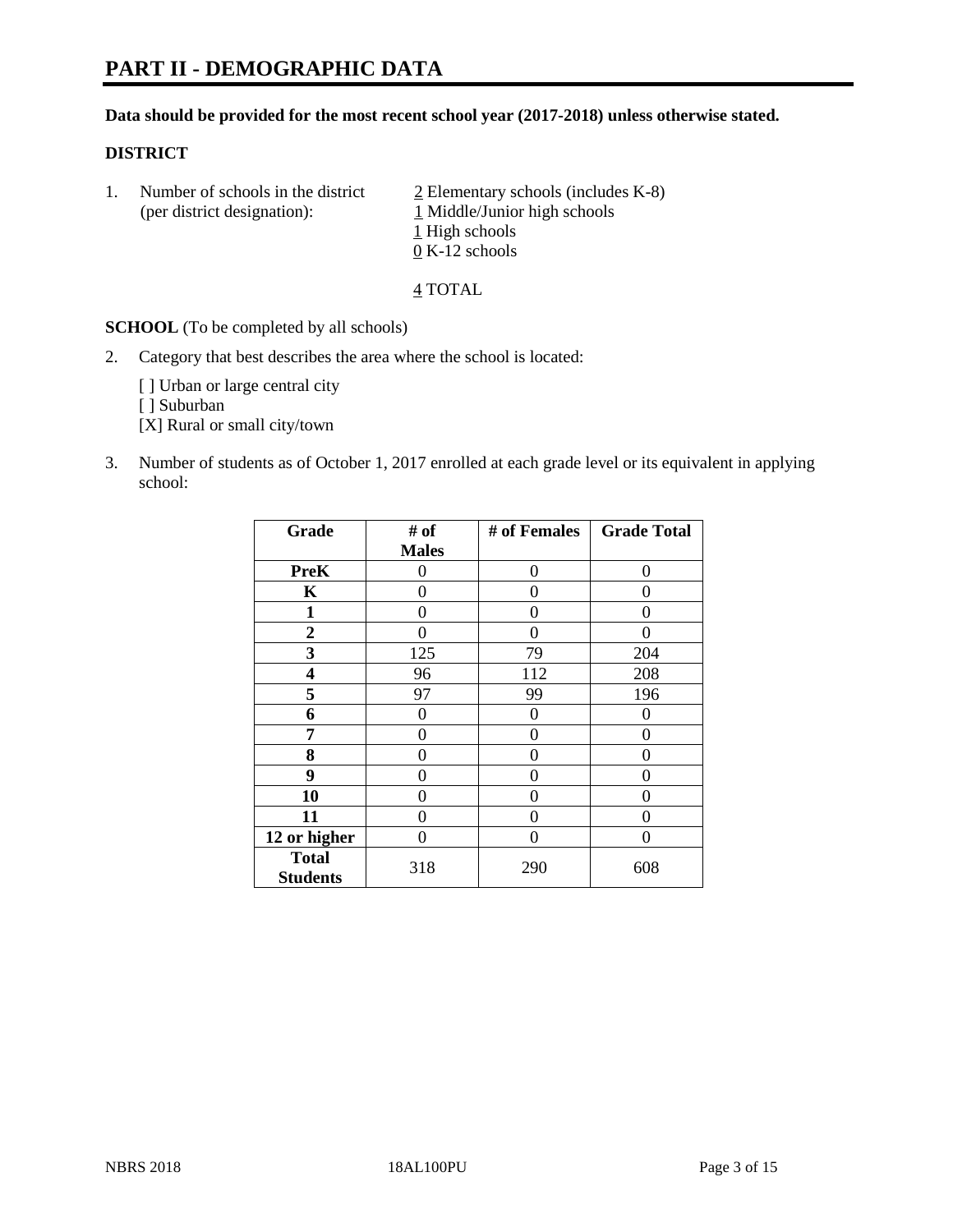4. Racial/ethnic composition of  $\qquad 0\%$  American Indian or Alaska Native the school: 2 % Asian

 % Black or African American % Hispanic or Latino % Native Hawaiian or Other Pacific Islander 94 % White % Two or more races **100 % Total**

(Only these seven standard categories should be used to report the racial/ethnic composition of your school. The Final Guidance on Maintaining, Collecting, and Reporting Racial and Ethnic Data to the U.S. Department of Education published in the October 19, 2007 *Federal Register* provides definitions for each of the seven categories.)

5. Student turnover, or mobility rate, during the 2016 – 2017 school year: 7%

If the mobility rate is above 15%, please explain.

This rate should be calculated using the grid below. The answer to (6) is the mobility rate.

| <b>Steps For Determining Mobility Rate</b>         | Answer |
|----------------------------------------------------|--------|
| (1) Number of students who transferred to          |        |
| the school after October 1, 2016 until the         | 20     |
| end of the 2016-2017 school year                   |        |
| (2) Number of students who transferred             |        |
| <i>from</i> the school after October 1, 2016 until | 25     |
| the end of the 2016-2017 school year               |        |
| (3) Total of all transferred students [sum of      | 45     |
| rows $(1)$ and $(2)$ ]                             |        |
| (4) Total number of students in the school as      |        |
| of October 1, 2016                                 | 608    |
| (5) Total transferred students in row (3)          |        |
| divided by total students in row (4)               | 0.07   |
| $(6)$ Amount in row $(5)$ multiplied by 100        |        |

6. English Language Learners (ELL) in the school:  $1\%$ 

6 Total number ELL

Specify each non-English language represented in the school (separate languages by commas): Spanish, Gujarti

7. Students eligible for free/reduced-priced meals:  $44\%$ Total number students who qualify: 268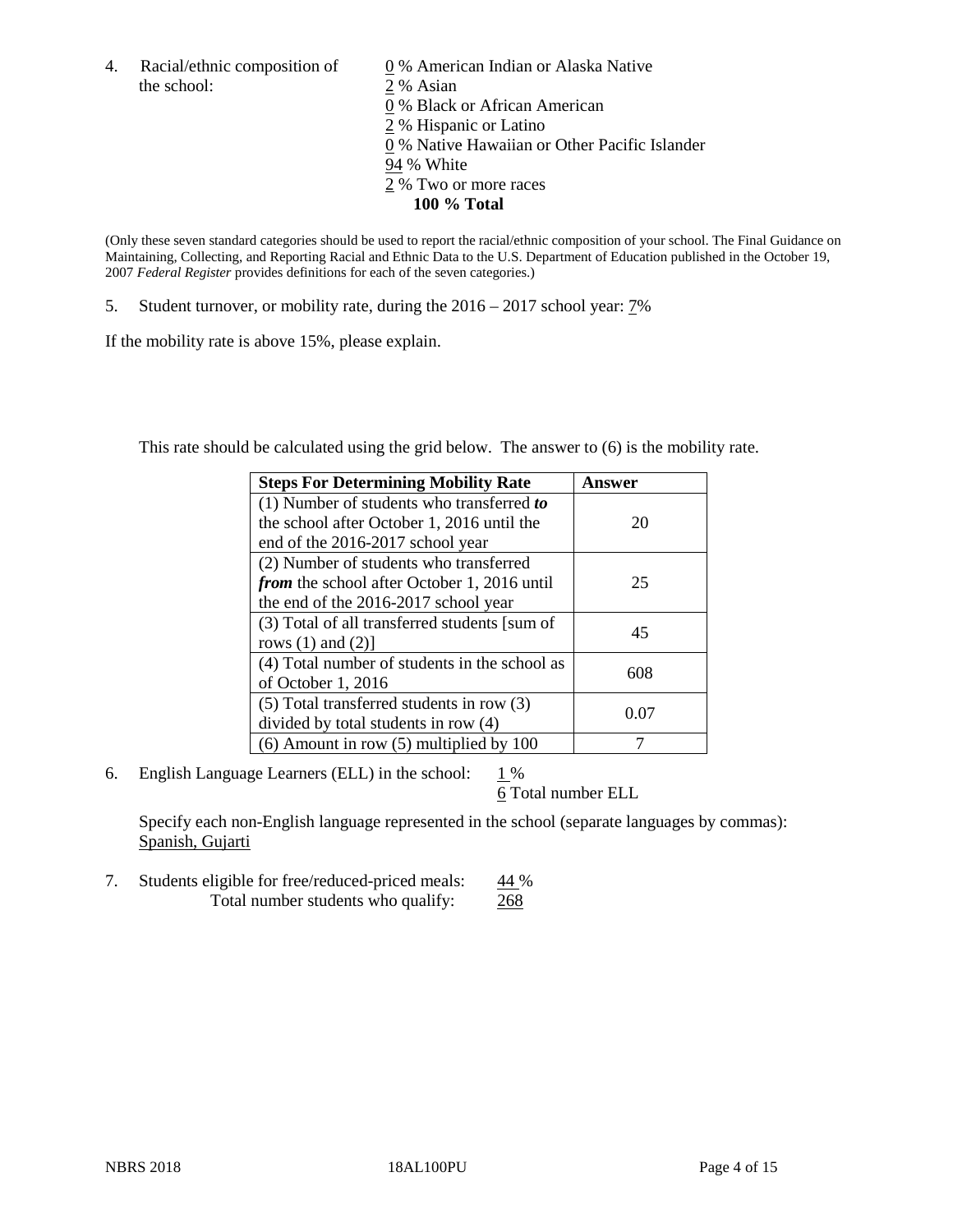72 Total number of students served

Indicate below the number of students with disabilities according to conditions designated in the Individuals with Disabilities Education Act. Do not add additional conditions. It is possible that students may be classified in more than one condition.

| 10 Autism                 | 0 Multiple Disabilities                 |
|---------------------------|-----------------------------------------|
| 0 Deafness                | 0 Orthopedic Impairment                 |
| 0 Deaf-Blindness          | 6 Other Health Impaired                 |
| 0 Developmentally Delayed | 14 Specific Learning Disability         |
| 3 Emotional Disturbance   | 34 Speech or Language Impairment        |
| 2 Hearing Impairment      | 0 Traumatic Brain Injury                |
| 3 Intellectual Disability | 0 Visual Impairment Including Blindness |

- 9. Number of years the principal has been in her/his position at this school:  $1$
- 10. Use Full-Time Equivalents (FTEs), rounded to nearest whole numeral, to indicate the number of school staff in each of the categories below:

|                                                                                                                                                                                                                                | <b>Number of Staff</b>      |
|--------------------------------------------------------------------------------------------------------------------------------------------------------------------------------------------------------------------------------|-----------------------------|
| Administrators                                                                                                                                                                                                                 | $\mathcal{D}_{\mathcal{L}}$ |
| Classroom teachers including those<br>teaching high school specialty<br>subjects, e.g., third grade teacher,<br>history teacher, algebra teacher.                                                                              | 30                          |
| Resource teachers/specialists/coaches<br>e.g., reading specialist, science coach,<br>special education teacher, technology<br>specialist, art teacher, etc.                                                                    | 10                          |
| Paraprofessionals under the<br>supervision of a professional<br>supporting single, group, or classroom<br>students.                                                                                                            | 7                           |
| Student support personnel<br>e.g., guidance counselors, behavior<br>interventionists, mental/physical<br>health service providers,<br>psychologists, family engagement<br>liaisons, career/college attainment<br>coaches, etc. | 15                          |

11. Average student-classroom teacher ratio, that is, the number of students in the school divided by the FTE of classroom teachers, e.g.,  $22:1$  20:1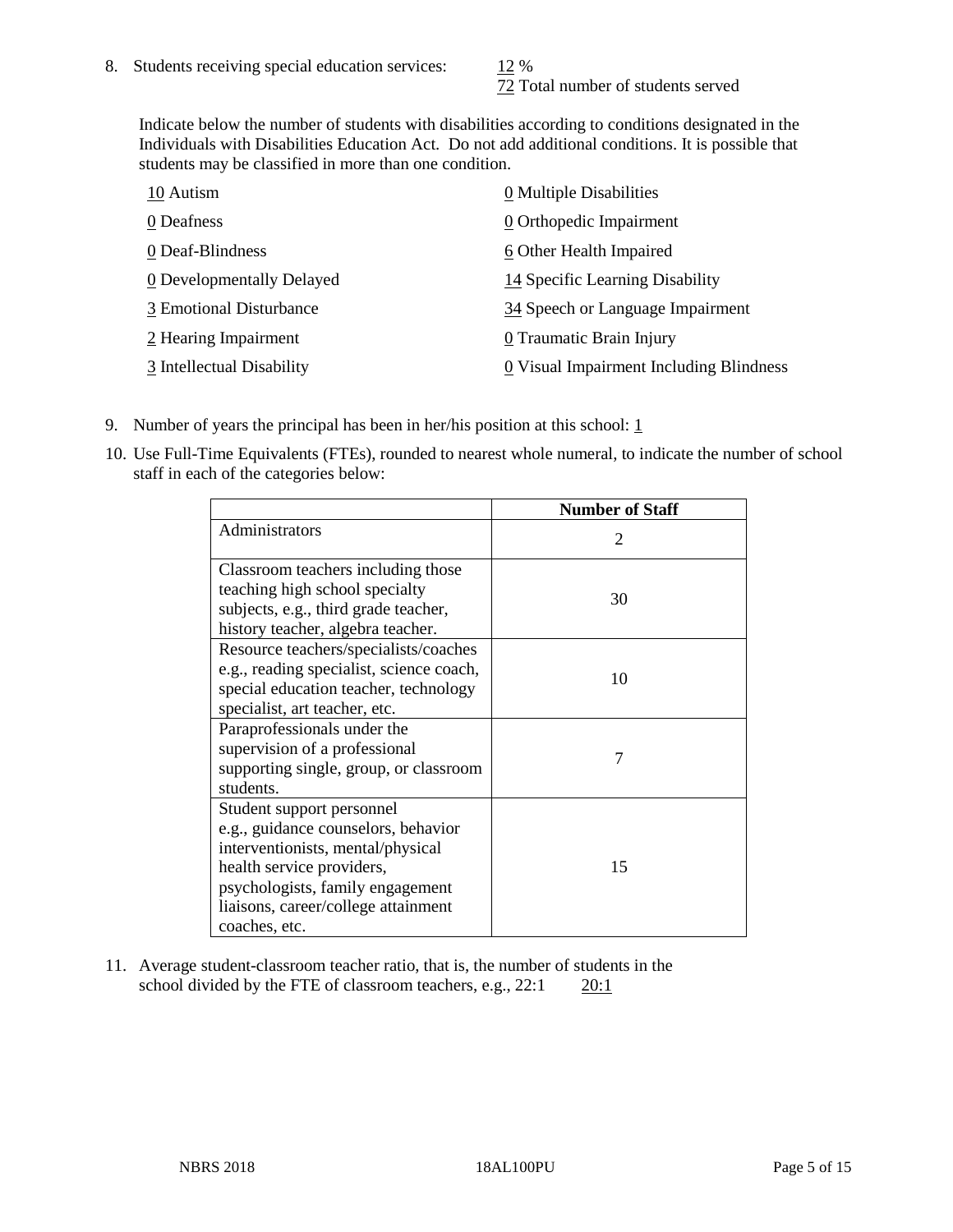12. Show daily student attendance rates. Only high schools need to supply yearly graduation rates.

| <b>Required Information</b> | 2016-2017 | $2015 - 2016$ | 2014-2015 | 2013-2014 | 2012-2013 |
|-----------------------------|-----------|---------------|-----------|-----------|-----------|
| Daily student attendance    | 96%       | 96%           | 96%       | 96%       | 96%       |
| High school graduation rate | 0%        | 0%            | 0%        | 9%        | 0%        |

#### 13. **For high schools only, that is, schools ending in grade 12 or higher.**

Show percentages to indicate the post-secondary status of students who graduated in Spring 2017.

| <b>Post-Secondary Status</b>                  |                |
|-----------------------------------------------|----------------|
| Graduating class size                         |                |
| Enrolled in a 4-year college or university    | 0%             |
| Enrolled in a community college               | 0%             |
| Enrolled in career/technical training program | 0%             |
| Found employment                              | 0%             |
| Joined the military or other public service   | 0%             |
| Other                                         | $\frac{10}{6}$ |

14. Indicate whether your school has previously received a National Blue Ribbon Schools award. Yes No X

If yes, select the year in which your school received the award.

15. In a couple of sentences, provide the school's mission or vision statement.

Invest in others. Serve our community. Seek growth. Shape the future.

16. **For public schools only**, if the school is a magnet, charter, or choice school, explain how students are chosen to attend.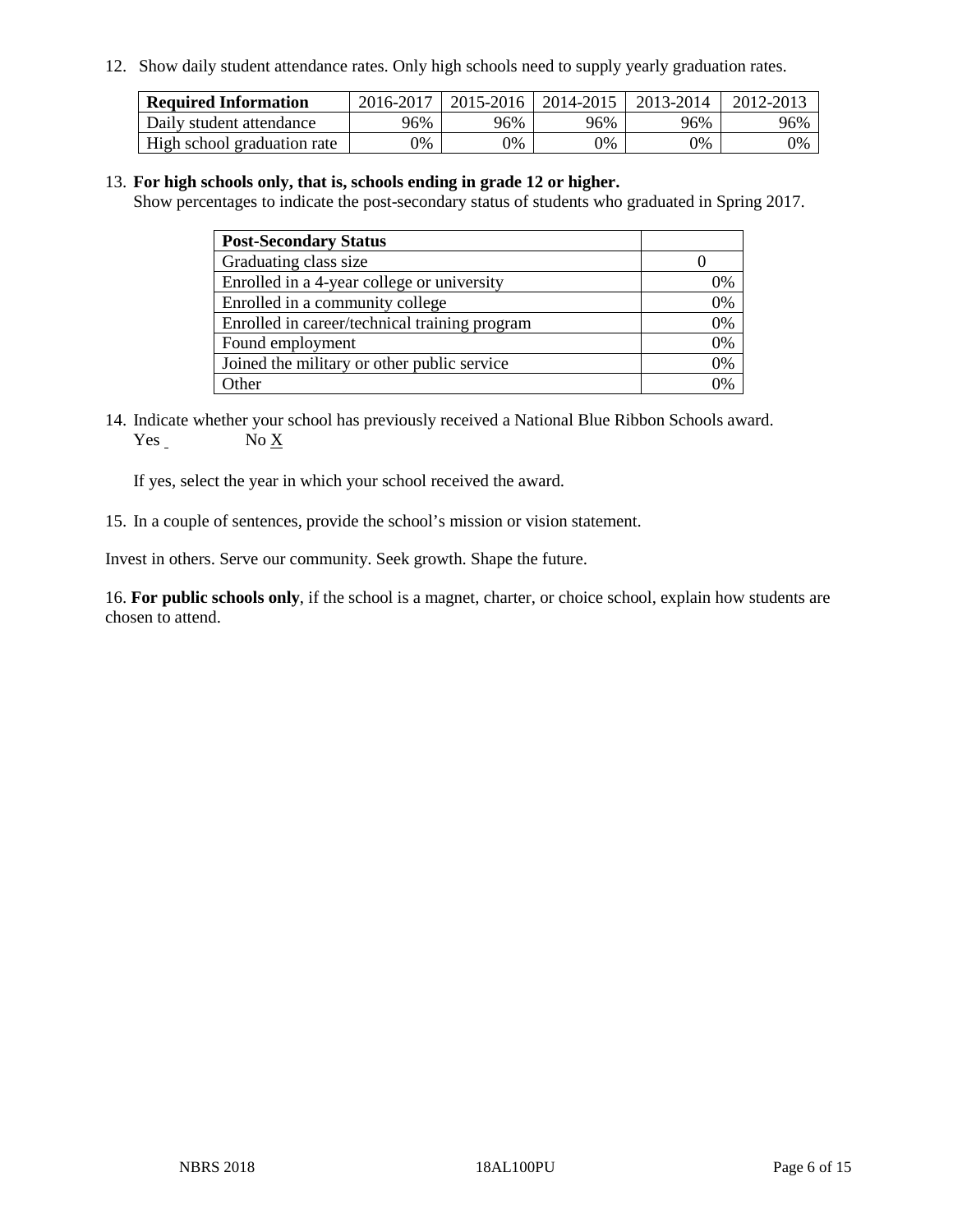# **PART III – SUMMARY**

4:30 AM. Teachers begin to rouse, eager to start the new day. Some begin with exercise, some begin with coffee, others begin with a spiritual focus.

5:45 AM. School bus drivers complete pre-trip inspections and bus engines roar to life.

6:00 AM. A custodian wakes the building for the day and shines restrooms, water fountains, and floors during the pre-student hour. A cafeteria employee unlocks the kitchen door and begins preparing breakfast. 6:45 AM. Faculty members arrive early to review plans for the day and get their minds set for the more than six hundred boys and girls who are eager to learn.

6:55 AM. The front doors are unlocked, and that is when the magic begins. Students are enthusiastically greeted with smiles, high fives, hugs, compliments of haircuts, and the occasional goofy sign or dance. Listen closely and you will hear the exuberance in students' voices as dawn breaks on another day of adventure.

Upon entering the doors of AES students are met by a cornerstone bearing a bronze relief image of a beloved and revered former principal whose vision for the school transformed the conventional institution of learning into an engaging, kid-friendly environment. The oldest campus in the district was revitalized with vibrantly decorated walls that pay tribute to the community heritage, capture the spirit of adventure, and spark imagination and wonder. Throughout the building floor-to-ceiling murals are enhanced by three dimensional museums, art galleries, and building edifices that extend into the halls due to the generosity of local donors and volunteers. The impressive and eye catching walls offer only a glimpse into and reflect only a portion of the spirit of the school. The heartbeat of the school is a compelling culture in which the best interests of students guide every decision, students and teachers are family, and student learning comes first. Another thing that sets AES apart is our family partnership. We have a unique relationship with the families of our students. They are encouraged to be engaged in all aspects of their students' educational experiences.

Arab is a small city perched atop Brindlee Mountain in the northeast corner of Alabama with a population of approximately 8,300. Many members of the workforce in Huntsville choose to make the twenty-five mile drive to call Arab home because of the close-knit, family-friendly community. This bond is evidenced by the partnership and participation among families, community, and the Arab school system.

While there is little ethnic diversity, there is considerable socio-economic diversity. In the past ten years, the number of our students living in poverty has more than doubled. In 2008, less than 20% of our student population was identified as living in poverty. Currently, 44% of our student population are identified as living in poverty based on the free and reduced lunch program guidelines. Even though attendance is typically lower in schools with a higher poverty rate, we are proud of our 97% average daily attendance. We believe that this achievement is due to the family and community partnership with the school even though that is not empirically measurable. Although the poverty level has continued to rise, our students have maintained academic excellence and have achieved stellar growth in many areas.

Arab Elementary School is one of four schools that comprise the Arab City Schools district. Arab Elementary School serves students in grades 3-5 and currently has a total enrollment of 608 students, 1 principal, 1 assistant principal, 2 academic coaches, 1 counselor, 47 certified teachers, 1 full time school resource officer, and 20 support personnel not including bus drivers that we share with the other three schools in our system. Classroom teachers use the Alabama College and Career Ready Standards to engage students in authentic, hands-on learning. Teachers differentiate instruction based on data in order to meet individual student needs. We employ whole group and small group instruction, enrichment, intervention, academic competitions, student engagement strategies, and extracurricular opportunities. This intentionality provides a fertile environment for student growth and achievement.

The faculty and staff of Arab Elementary School are committed to the success of all students through a strong network of support from classroom teachers, administrators, and instructional support personnel to equip every child to graduate being prepared for college, career, and productive citizenship in the 21st century.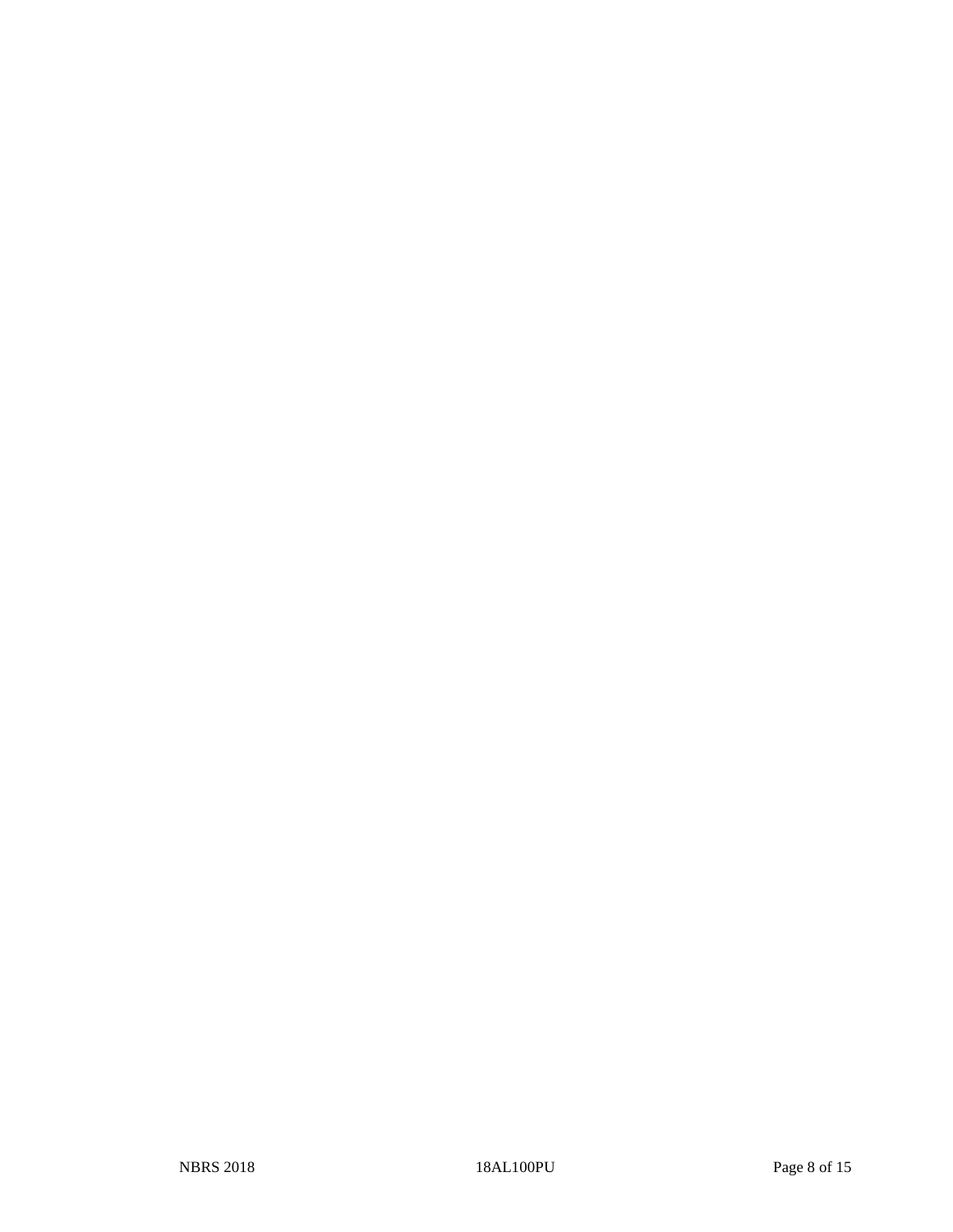# **1. Core Curriculum:**

Arab Elementary School's (AES) curriculum is aligned with the Alabama College and Career Ready Standards (ALCCRS). It provides every student with opportunities for high order thinking and application of skills through authentic practice. Each grade level content area has long-range plans that delineate the curriculum for the year. Teachers, administrators, and instructional coaches partner in weekly collaborative planning sessions to develop plans and to make adjustments according to student data. The math department teachers and coach incorporate Number Talks, math tasks, and math stations daily. They use the On Going Assessment Project (OGAP) frameworks to determine where each student is and which strategy to push next. The science department teachers use Alabama Math, Science, and Technology Initiative (AMSTI) kits to provide hands on, investigative learning experiences. Social Studies is embedded in the English Language Arts (ELA) curriculum. The ELA teachers and coach integrate reading foundations, reading literature, reading informational text, speaking and listening, language, and writing standards using Alabama Reading Initiative (ARI) strategies. ELA teachers and the coach plan strategic lessons for whole group instruction, small group instruction, intervention lessons and stations each week. ELA teachers also use lessons and strategies from Laying the Foundation (LTF) modules. Literacy standards are incorporated into social studies and science lessons through reading, investigation, and writing. Social Studies teachers use a variety of resources including but not limited to LTF module lessons, textbooks, Liberty's Legacy Super Citizen Program materials, and primary sources.

The core reading curriculum is based on the ALCCRS standards for ELA. The curriculum includes high interest, authentic texts to help students develop a love of reading and increase reading fluency and comprehension. It balances reading literature and informational texts. It provides students with opportunities to interact, analyze, and evaluate texts, as well as use evidence to defend and justify their answers. The curriculum encourages rich student conversation and writing and consists of the five essential components of reading. ELA teachers use a variety of strategies during whole group instruction, small group instruction, literacy stations, and Tier II intervention. ELA teachers use LTF lessons, novel studies, ARI strategies and best practices, Content Literacy strategies, multisensory strategies, differentiated instruction, etc. to ensure mastery of the standards. The core curriculum also includes the Reading Street scope and sequence for phonics.

The core math curriculum at AES is based on the ALCCRS Math standards and the eight mathematical practice standards designed by the National Council of Teachers of Mathematics (NCTM). It is aligned from grades 3-5 and is challenging. Math teachers develop lessons based on conceptual understanding to ensure that foundational skills build from year to year. They promote the eight mathematical practice standards to develop students' ability to make sense of the problem and persevere in solving it, reason abstractly and quantitatively, construct viable arguments and critique the reasoning of others, model with mathematics, use appropriate tools strategically, attend to precision, look for and make use of structure, and look for and express regularity in repeated reasoning. The math teachers collaboratively develop Number Talks and number tasks to promote number sense. Math teachers use AMSTI strategies and the OGAP frameworks to build conceptual knowledge and use hands-on manipulatives to ensure mastery. Students are provided opportunities for whole group and small group instruction as well as interventions and math stations for additional practice.

The science curriculum at AES is based on the ALCCRS standards for Science and the five E model of instruction. Science teachers provide opportunities for students to Engage, Explore, Explain, Elaborate, and Evaluate during the investigation activities using the five E model of instruction. Students investigate topics such as weather and climate, simple machines, habitats, forces and motion, and ecosystems. Science teachers at each grade level implement AMSTI strategies and hands-on science investigation activities using the AMSTI kits.

The core social studies curriculum at AES implements the ALCCRS Social Studies Standards with the goal of actively involving students and promoting responsible citizenship. Social Studies teachers use units of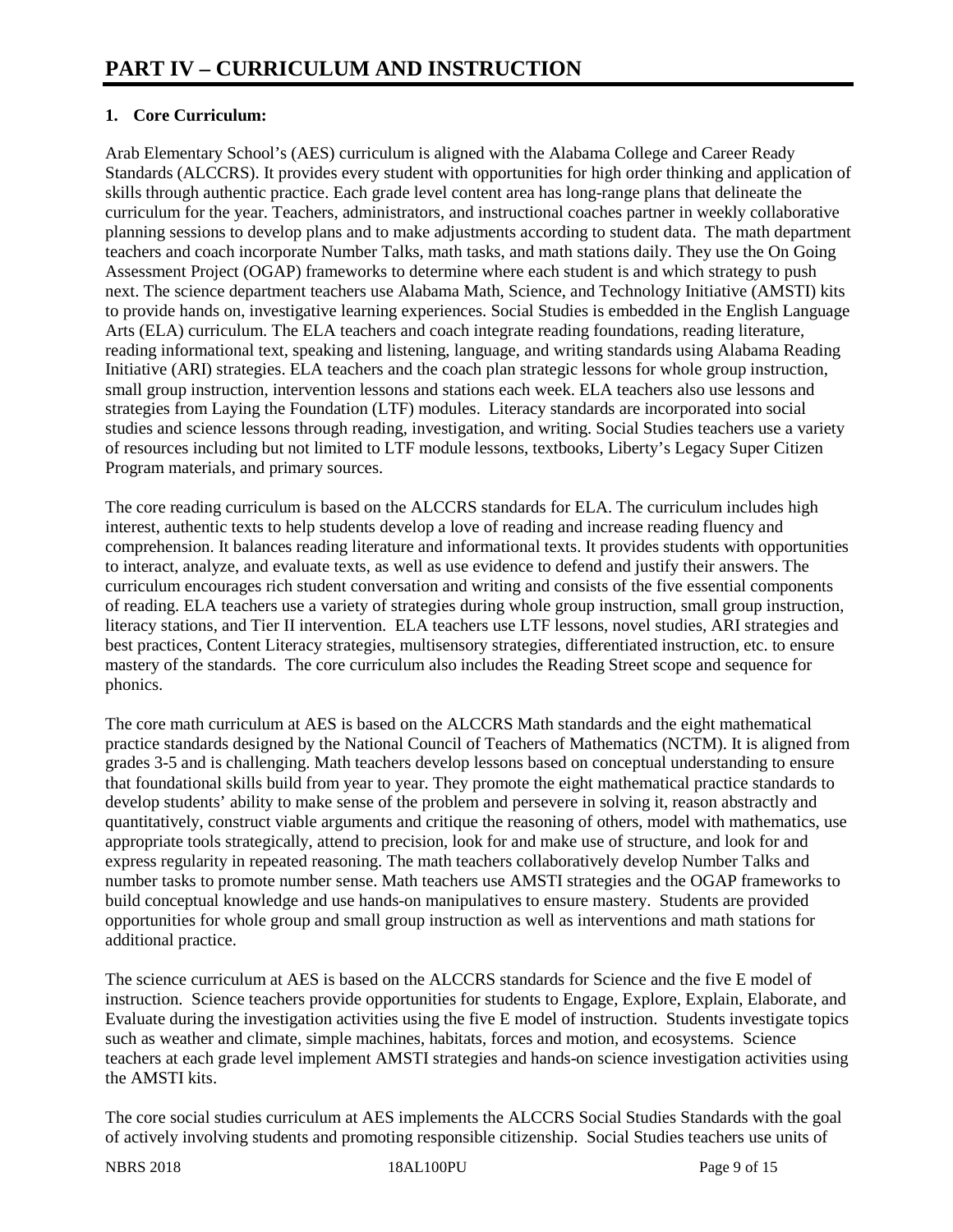study that include geographic and historical studies in third grade, Alabama studies in fourth grade, and United States studies in fifth grade. The curriculum includes participation in the Liberty's Legacy Super Citizen Program as well as analyzing, critiquing, and evaluating data and building knowledge for developing student perspective.

# **2. Other Curriculum Areas:**

Arab Elementary School (AES) has several programs that support core curriculum programs in order to enhance student learning. The elementary arts curriculum includes the disciplines of music, theatre, and visual arts. In order to provide instruction in these disciplines and in other curriculum areas, AES has a music teacher, a computer teacher, an art teacher, and three physical education teachers. These programs and teachers afford students the opportunity to learn and experiment with different types of media, participate in musical productions, demonstrate appropriate audience behavior, produce music by moving, playing instruments, and develop basic fundamentals of music understanding, etc.

The goal of the music program at AES is to instill a love of music and create interest while providing students with hands-on experiences. The music teacher uses the Alabama Course of Study for Arts Education to plan lessons while making every effort to integrate music skills with general education curriculum programs when applicable. Students attend music class once a week for thirty minutes. The music classes focus on discovering beats, rhythms, patterns in music, reading music, and learning to use music vocabulary correctly. Students in third grade use the musical "Jukebox Time Machine" to incorporate their knowledge of music notes, tempo, pitch, choreography, and articulation as they prepare to perform for the student body and the community. Students in fourth grade learn to read more complex rhythms and how to demonstrate appropriate audience behavior during their yearly field trip to a spring performance by the Huntsville Symphony Orchestra. Fifth grade students perform during the D.A.R.E. program, Liberty's Legacy program, and the Veteran's Day program. AES students also have the option to participate in the youth ensembles for the Arab High School Musical Theatre productions.

Technology at AES supports and enhances the core curriculum programs. Students enjoy time each week in the computer lab learning keyboarding skills and using online educational programs for reinforcement. Students also learn to use technology to research topics and to use creative expression to demonstrate understanding. Third graders research topics such as the prairie grasslands, the Iditarod, simple machines, and biographies to coincide with their units of study in the classroom. Fourth graders research endangered animals, Greek mythology, and Alabama landmarks. Fifth graders research early explorers and Native Americans. Students in grades three through five use technological equipment and learn to obtain information from primary sources. They select tools that best communicate the new information and develop projects to share that information.

The PE program at AES is designed to promote healthy choices and active living. Students have daily PE classes. PE teachers plan engaging activities that provide a wide range of activities for students. During those activities, students learn to cooperate with others and follow established rules. Students also have the opportunity to participate in Jump Rope for Heart and Hoops for Heart programs which teach students heart healthy facts and choices. The PE teachers plan units of study for archery, team sports, tennis, cardio health, and jump rope. Students participate in the 50 Mile Club and earn "toe tokens" as a reward for every five miles completed. Students are also encouraged to run outside of the school day and are awarded "toe tokens" for up to five of those miles. The AES PE department also has an archery team that participates in local, state, and national tournaments. Every student is given the opportunity to try out for a spot on the team at the end of the archery unit. In addition, AES PE department teachers plan for and implement "Take Your Parent to PE" day. Parents are encouraged to attend PE class with their student to promote the department and its goals for the students to live a healthy lifestyle.

The goal of the art department is to provide students with art fundamentals through selfexpression. Students work to develop fine motor skills and actively explore artistic processes. The art teacher meets with students quarterly. Students are involved in creating projects and learning about different mediums. Student artwork is entered into local art contests such as Mountain Valley Arts Council (MVAC) Christmas Card contest, MVAC INSPIRE art contest, People Against a Littered State poster contest,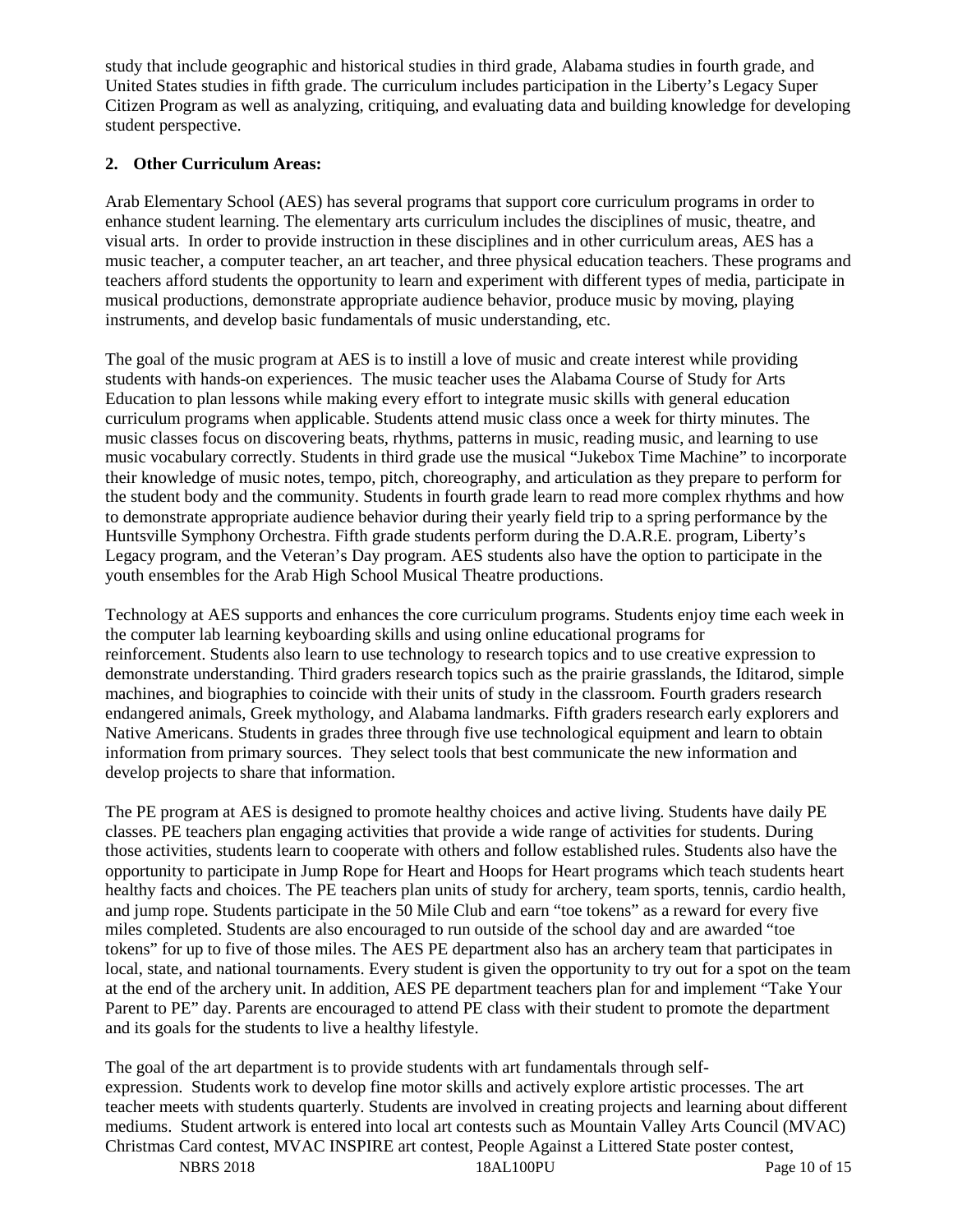Huntsville Symphony Orchestra Young People's Concert Cover Art contest, and College Counts Smart Art contest. AES students have won awards and have been recognized multiple times over the past few years for their accomplishments.

#### **3. Instructional Methods, Interventions, and Assessments:**

Arab Elementary School (AES) brings into practice a range of instructional methods, interventions, and assessments to meet the diverse and individual needs of all of our students and to achieve instructional goals. Our first priority at AES is to create a risk-free, safe learning environment and a fair classroom culture that is conducive to learning and encourages respect for all. In an effort to create this culture, clear and consistent procedures such as school wide behavior expectations, classroom routines and procedures, and the development of respectful relationships between teachers and students and teachers and parents are of significant importance.

Arab Elementary School (AES) is committed to meeting the needs of all learners. We utilize a multi-tiered instructional framework as well as use a variety of instructional methods, interventions, and assessments to meet those needs. Tier I instruction targets all students in the classroom with high-quality, evidence-based, and engaging learning experiences. Strategies include whole group and small group, scaffolding, Number Talks, formative assessment, self-reporting, and authentic learning experiences. Tier II instruction targets those students who do not demonstrate proficiency in Tier I content. Tier II instruction is provided daily in small groups by classroom teachers. Teachers respond to students' needs as evidenced by formative assessment data as well as benchmark data. Teachers triangulate the data and develop intervention strategies for each student. Tier III interventions are structured for students who have not shown mastery despite Tier I or II instruction and interventions. These interventions are provided by a teacher who is specifically trained in the area of weakness. Title I services are provided for students who have not yet been responsive to Tiers I, II, and III instruction. The Title I program utilizes a multi-sensory approach for intervention. Classroom teachers also target students who demonstrate proficiency by providing challenging practice that reaches beyond the standard.

Our school's master schedule is designed to afford the opportunity for teachers and instructional coaches to meet weekly to plan collaboratively. Planning purposeful lessons that include strong student friendly outcomes (SFOs) that are directly connected to the standards and formative assessments that measure the SFO is the focus of these meetings. The formative assessments are then used to guide instruction. To meet the needs of all learners, AES teachers intentionally plan lessons using student engagement strategies presented by the Alabama Reading Initiative (ARI)and Laying the Foundation(LTF) during reading instruction and other content areas to reinforce vocabulary and comprehension. Teachers include engagement strategies presented by Alabama Math, Science, and Technology (AMSTI) during math and science and The OnGoing Assessment Project (OGAP). A few of strategies employed are the use of manipulatives, turn and talk, jigsaw, project based learning situations, graphic organizers, chunking the text, and technology.

Common assessments are used in all subject areas across grade levels. Teachers collaborate to create these common assessments based on the Alabama College and Career Readiness Standards (ALCCRS). Teachers plan whole group, small group, and/or individual instruction to meet the needs of all students. These assessments are reviewed to ensure that expectations and requirements continue to equip our students to demonstrate understanding. Data are used to drive instruction at AES. Beginning with a variety of formative assessments to determine the effectiveness of instruction, we allow students the opportunity to demonstrate their knowledge of the standard and allow students to assess their level of understanding. Using the formative assessment data, we make necessary adjustments to instruction in response to the data. Data from summative assessments are also used to identify areas of focus for the following school year. Administrators, instructional coaches, and teachers work collaboratively to celebrate our academic success and strive to continue to improve instruction.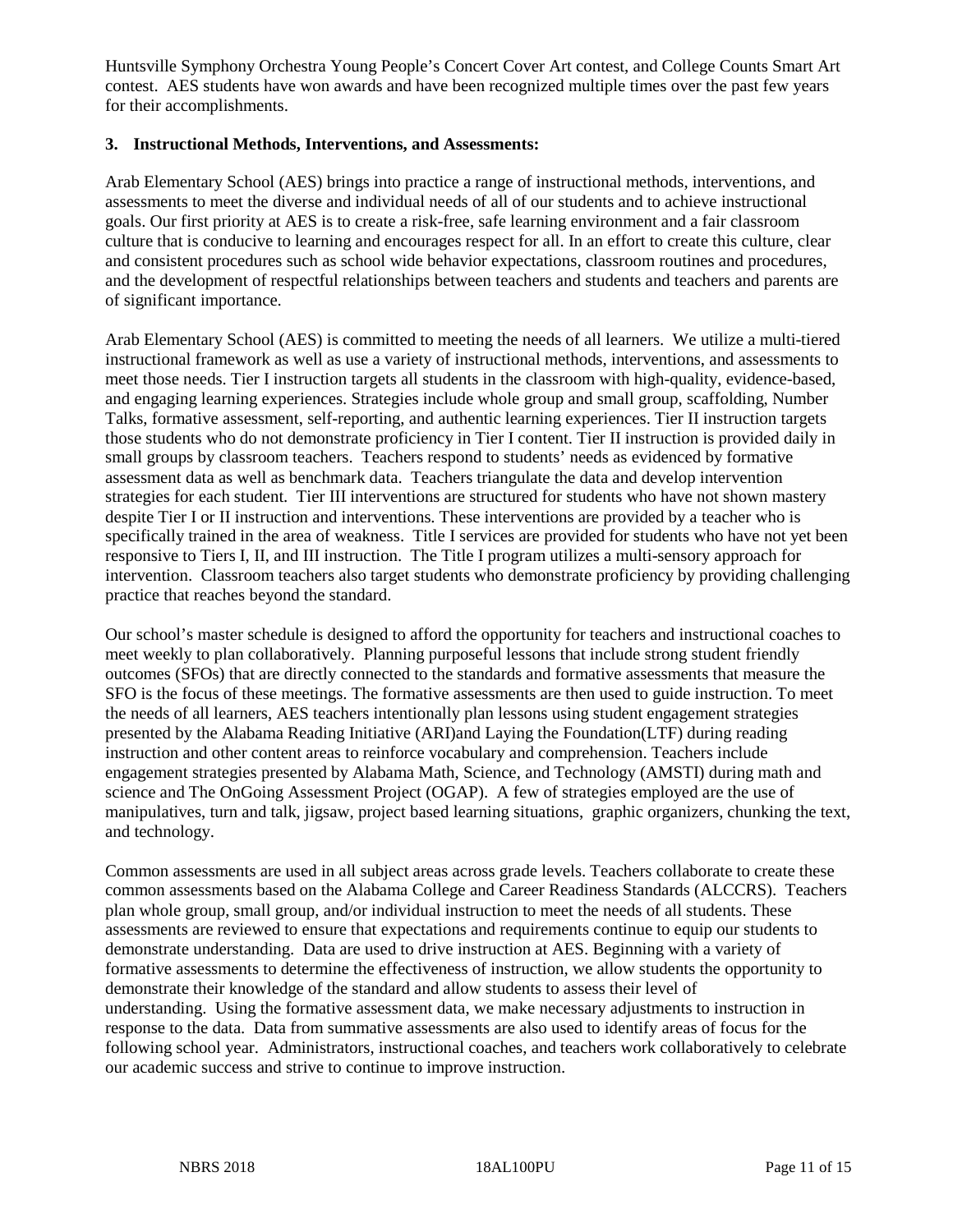## **1. School Climate/Culture:**

Arab Elementary School (AES) is a wonderful place. The murals on the walls of our school represent the pride in our town and the excitement that abounds within the classrooms. Our students are immersed in rich, engaging activities daily. Students collaborate with each other to solve problems and stimulate deep thinking skills. It is an everyday occurence to walk into a classroom and see students working together to prove their answers to one another. Our students understand that problem solving is a necessary skill in our society. They know that we have high expectations for their academic growth as we encourage them throughout the year with reading and math challenges.

Just as much as we encourage academic success, we also encourage social and emotional success, or to be "Smart with Your Heart." Through monthly guidance lessons, our counselor uses this motto to help our students understand that success comes from character just as much as it comes from education. Students also receive individual and small group counseling as needed. In order to help our students understand the importance of how we treat others, we have a school-wide initiative called "Choose Kind". Our students are challenged to treat others with kindness. Our initiative began with guidance lessons about the importance of kindness and the regrets one can have if they are unkind to others. Mrs. Liz Huntley came to speak to each grade-level about the importance of kindness and how kindness from others encouraged and molded her into the person she is today. We encourage our students and teachers not only to "Choose Kind" at school, but also to "Choose Kind" at home and in our community. We had a Kindness Challenge month at school. Each family was given a calendar of thirty kindness challenges for the students and their families to do throughout the month. Our goal is for our students not only to understand the importance of being academically successful but also to understand the impact of being kind to one another.

Just as we have high expectations of our students, we also have high expectations of our faculty and staff. AES has a history of high academic success. That can be attributed to the work ethic and dedication of our faculty and staff. Our teachers are "all in" when it comes to preparing and facilitating lessons. They collaborate together weekly and often stay late to make sure they are ready for their students. It is evident that our teachers care about each other and support each other. We are truly a family here at AES. That plays a big role in the work we do everyday to educate our students. Our faculty and staff know they are supported by our administrators. Input from teachers is taken into consideration when decisions are made to ensure our students and teachers get what they need to be successful. Our teachers know that the administrators support them. One teacher stated, "Our administrators project a feeling of comfort to us. We can feel the confidence they have in us and it makes me want to do better than my best, both for them and my students." Teachers are always welcome to come express concerns with administrators. Our administrators celebrate both students' and teachers' successes in order to foster and enhance our compelling culture.

# **2. Engaging Families and Community:**

Intentionality is the hallmark of Arab Elementary School's family and community engagement plan. Much effort has been put into building relationships with students and families in order to promote student growth and achievement. Each day begins with friendly greetings as families drop off their students. As the day progresses, community mentors, reading buddies, and high school mentors arrive and meet with students. The lunchroom staff welcomes families to eat with their students. The Parent Teacher Organization (PTO) organizes parent volunteers who support teachers by making copies, laminating, sorting, decorating, and attending to any other needs that may arise.

In order to keep the lines of communication open and build support for family involvement, AES utilizes many forms of communication including our community newspaper, school website, student planners, weekly parent newsletters, Remind, and the iNow parent portal. AES also has an active social media presence. Many of our faculty members use Facebook, Instagram, and Twitter to showcase the amazing learning taking place in our classrooms.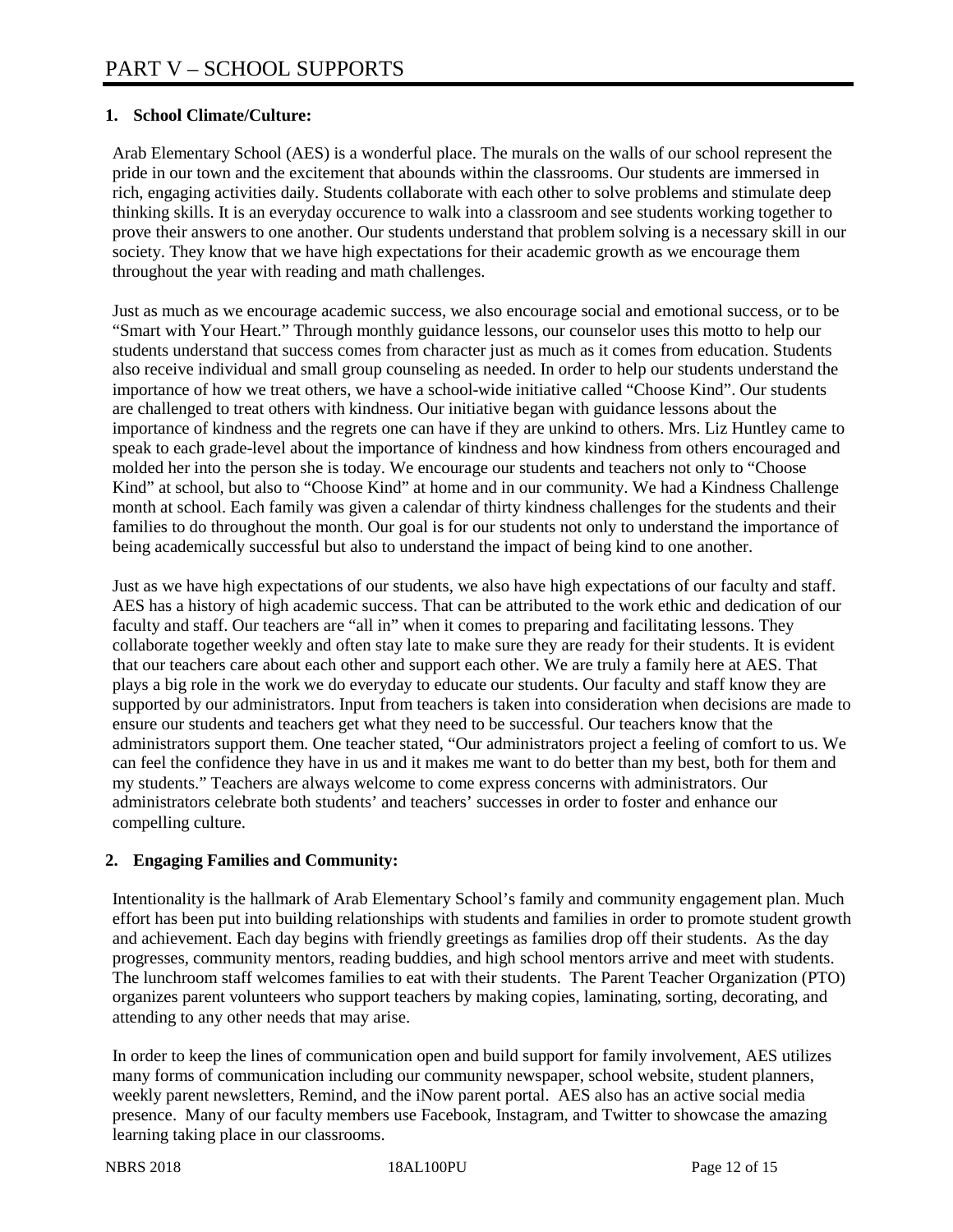"Choose Kind" is a campaign resulting from a partnership with the school, PTO, and other civic clubs. The campaign consists of student activities, lessons, and parent workshops aimed at helping students make a conscious effort to be kind in daily pursuits and relationships. A guest speaker reinforces the ideals that help create an optimal environment for student growth and achievement.

Additionally, a variety of annual events provide opportunities for families and the community to interact with our students. The physical education department hosts "Bring Your Parent to PE" days so that parents may participate with their children as they seek to be in the Fifty Mile Club by walking and/or running fifty miles during the school year. The media center hosts "A Grand Event" which invites families, specifically grandparents, to eat breakfast with our students and shop at the bookfair. AES pays tribute to those members of our community who have or are currently serving in our armed forces with our special Veteran's Day program and reception.

Family and community partnerships are vital for all schools; however, the community in Arab rallies around our students with such eagerness and selflessness that it is unparalleled. These partnerships truly are the essence of student success at Arab Elementary Schools.

#### **3. Professional Development:**

Arab Elementary School is committed to supporting all students to ensure that each of them succeeds. In order to meet the needs of students, AES employs a strategic approach to professional development in which the needs of all students and faculty are considered. AES uses the Data Wise Improvement Process (DWIP) to analyze multiple sources of data and practices in order to identify strengths and areas for growth. The Instructional Leadership Team (ILT), which is composed of teacher representatives from each grade level, core subject, and support areas, administrators, and coaches, analyzes data and seeks research based and research proven strategies in order to create a plan for improving practice. The ILT develops the action plan to guide decision making and creates a timeline for professional development needs based on high leverage strategies. The ILT then gets feedback from the faculty and makes adjustments accordingly. Through this process, a concerted effort for transparency and building relationships has evolved.

The Arab City Board of Education (ACBOE) supports professional development in many ways. One of the more important ways is by employing instructional coaches for core subject areas at all levels. AES instructional coaches for reading and math partner with teachers, facilitate collaborative and vertical planning, plan and facilitate professional development, and work hand-in-hand with administrators. ACBOE provides the opportunity for job-embedded professional development opportunities by including five professional development days within the school calendar. Teachers also attend professional development in the summer and the ACBOE provides flex days for approved professional development days.

Professional development efforts are further supported at the district level through the Data Wise Improvement Process, partnerships with the Alabama Reading Initiative (ARI) and Alabama Math, Science and Technology Initiative (AMSTI). These partnerships feature support that begin with initial training in the ARI Modules, AMSTI science kit training, and AMSTI On Going Assessment Project (OGAP) framework training and subsequently progress to ongoing support during the school year as well as during the summer months.

AES demographics have changed dramatically in recent years; most notably the number of students who are living in poverty has more than doubled. "Teaching matters more than any other factor in a student's school years. In fact, research (Hanushek, 2005) tells us that quality teaching can completely offset the devastating effects poverty has on students' academic performance" (Jensen, 2013). Believing in the validity of this research,AES has made a concerted effort to concentrate on quality teaching coupled with a close one on one involvement with each student at AES. We at AES have found this approach to be successful in raising student achievement not only in academics but also in improvement in cognitive capacity, in relationships, and in lowering stress levels. This in turn helps students to overcome the effects of poverty. Rather than choosing a new professional development model each year, we redevelop and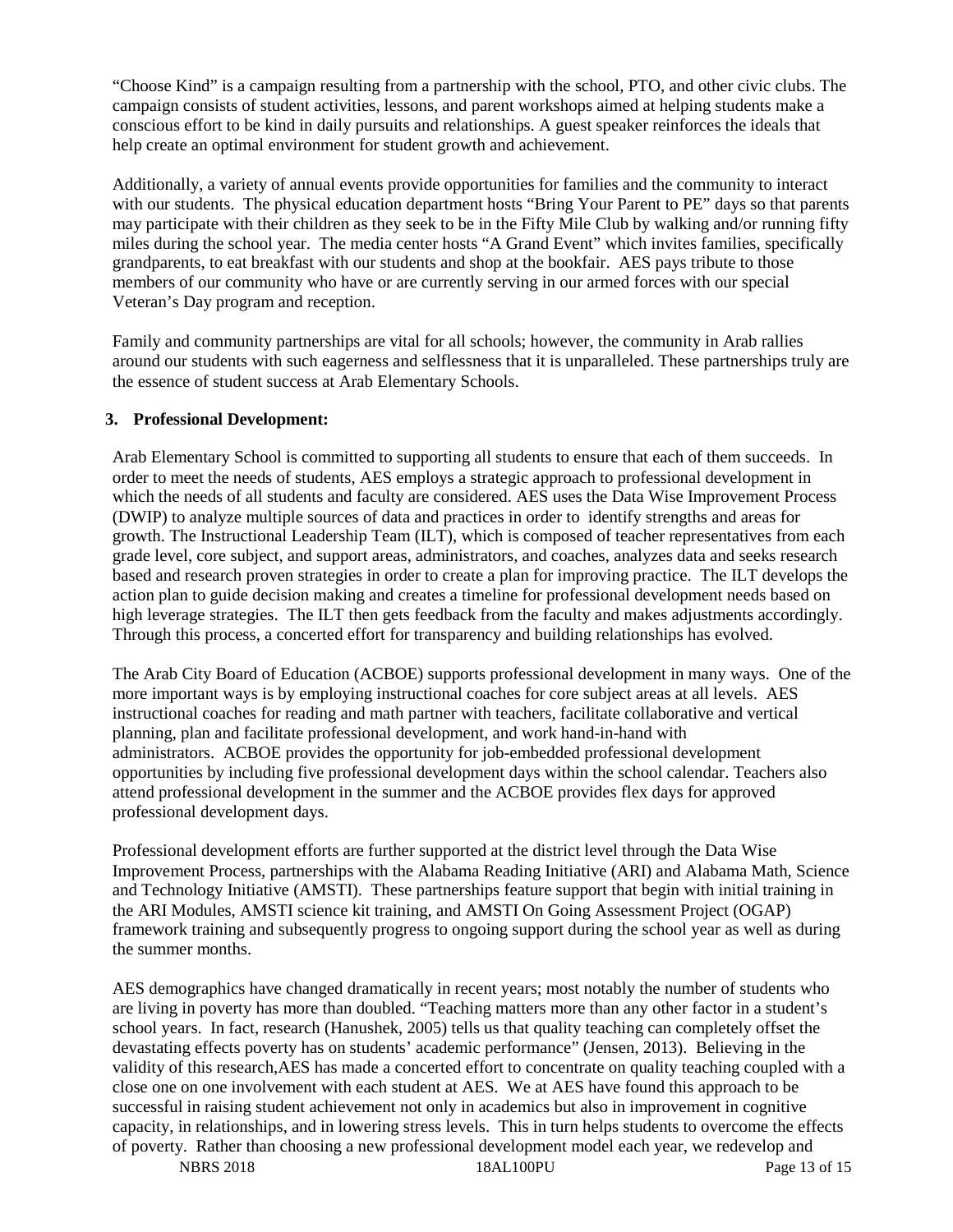refine the previous year's model. By eschewing fads and trends in professional development models, we are able to customize ours to to fit the needs of our children.

## **4. School Leadership:**

The faculty and staff of Arab Elementary School are committed to the success of all students through a strong network of support to equip every child to graduate being prepared for college, career, and productive citizenship in the 21st century. This leadership philosophy is based strongly on the foundation of collaboration and shared leadership among district administrators, building level administrators, instructional coaches, guidance counselor, teachers, support staff and students. All stakeholders are considered an integral part of our team as we work alongside one another to shape the future by investing in others, serving our community, and seeking growth.

School leaders at AES are committed to transparency and open lines of communication among all stakeholders; they are both highly encouraged and valued. Principals meet weekly with instructional coaches to examine data, celebrate successes, and identify areas in need of growth. Instructional coaches facilitate weekly collaborative planning meetings for each grade level/content area. The AES Instructional Leadership Team (ILT) is made up of the principal, assistant principal, reading instructional coach, math instructional coach, guidance counselor, one teacher from each grade level/content area and one teacher representing other curriculum areas. The ILT meets once monthly to assess school goals and to develop next steps. Team members disseminate information to faculty and staff, facilitate professional development and serve as the voice for their department. In addition, our school leadership team utilizes social media, our school website, student planners, weekly parent newsletters, Remind and the iNow Parent Portal to communicate with stakeholders.

School leaders at AES support teachers, parents, and students as we continue to strive for excellence through high academic and professional expectations.